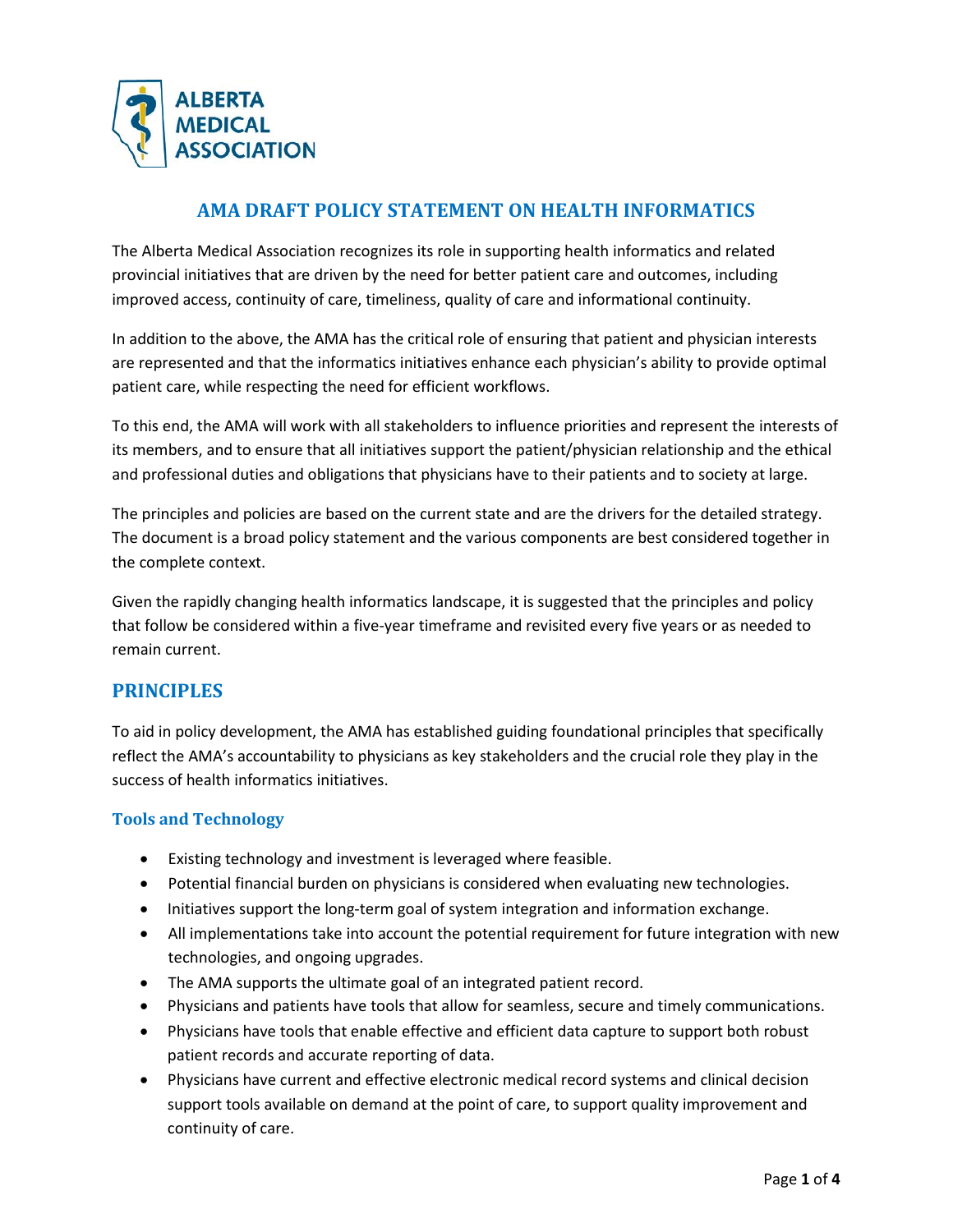## **Patient Care and Engagement**

- All initiatives support and enhance the patient's central role in health care, including recognition of the importance of patient wishes, public awareness and engagement.
- Patients are well represented and their interests reflected.
- Due consideration must be given to the patient experience within the health care system and the evolution of a patient's health and conditions over time.
- Education and communication strategies must be in place to support patients as changing technologies improve access and control of their health information.
- The AMA recognizes the needs of underserved populations including Indigenous Peoples.
- Development of the Patient's Medical Home, support for the provision of quality care and patient privacy will be prioritized ahead of financial and technological considerations.
- Physicians have appropriate and timely access to all relevant patient data to inform them of their practice in comparison to their peers with the goal of improving the care of their patient population.
- All providers within a patient's circle of care have timely access to all relevant patient information.

#### **Physician Engagement and Governance**

- Consideration must be given to the burden on physicians, including the impact on physician health and the potential for burnout, resulting from ever-emerging IT initiatives.
- Change management support and comprehensive transition and communications strategies are in place to support and encourage use of new technologies, work flows and data.
- Physicians are well represented and have an effective, ongoing voice in governance structures and system design.
- Physician choice is supported when in accordance with the policies and guiding principles.
- Roles, responsibilities and accountabilities across all stakeholder groups are well articulated.

## **CRITICAL SUCCESS FACTORS**

- Physicians require tools and support at a cost that is financially viable.
- Initiatives that accrue benefits to the health system should be supported by health system resources and not by individual physicians.
- Informatics success will be tied to alignment of incentives, including remuneration.
- The AMA recognizes that enabling patient access to their personal health information is of critical importance.
- Physicians need to be represented early on in the design phase of provincial initiatives to provide clinical input and assist with impact assessment.
- Physician championship and commitment, including peer leader engagement and executive sponsorship, are critical for the success of any informatics initiative.
- Uptake and ultimate success of any initiative will only be realized if value is recognized for physicians and patients.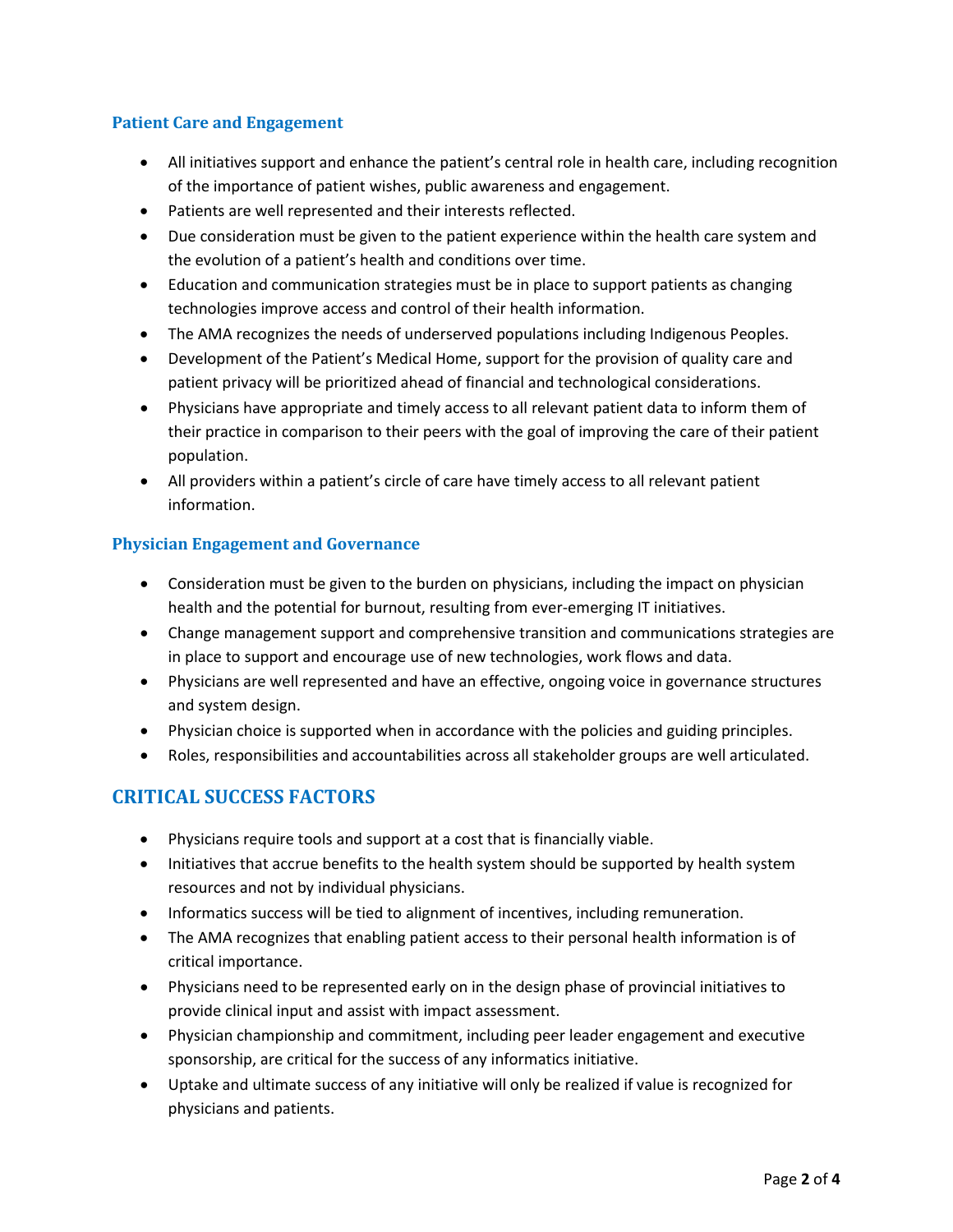- Ongoing two-way communications with both physicians and patients is critical to the success of all initiatives.
- Security and confidentiality of patient records must be maintained.
- Privacy obligations such as current and complete Privacy Impact Assessments, Information and Data Sharing Agreements and Information Manager Agreements must be clear and simplified as much as possible.
- Impact to clinical practices must be acknowledged and minimized wherever possible.
- Use of secondary data for clinical improvement should be recognized for clinical competency credit.
- Applicable data must be accessible to support physicians' medical and legal responsibilities.

# **POLICY**

The policy statements have been grouped to reflect the four pillars which represent the current priorities in Alberta's health informatics environment:

- AHS Connect Care and Provincial Clinical Information System (please see <https://www.albertahealthservices.ca/info/cis.aspx> for further information)
- Integration of Community Information
- Evolution of Alberta Netcare and the Provincial Personal Patient Portal
- Data Analytics and Health System Use

## **AHS Connect Care**

- The AMA supports AHS Connect Care as having significant clinical improvement and care transformation potential.
- The AMA will actively support and coordinate efforts involving AMA representatives on the AHS Information Stewardship Committee (and other committees as needed).
- The AMA will explore opportunities to align and integrate high value Connect Care tools with community EMRs.
- The AMA supports the unique role and responsibilities that physicians have regarding information capture.
- The AMA believes that member engagement and representation is a critical component to the design, testing and implementation of AHS's Connect Care and Provincial Clinical Information System initiatives.

#### **Integration of Community Information**

- The AMA considers community information integration with Netcare to be a key provincial health system priority.
- The AMA supports the expansion and evolution of existing infrastructure, including but not limited to community EMRs and Netcare, to provide additional clinical and health system value.
- The AMA recognizes that ongoing physician and patient representation is essential for all initiatives that integrate community information with the broader provincial health information system.
- The AMA will advocate for change management support to assist physicians in adapting to workflow and practice changes that result from provincial information integration initiatives.